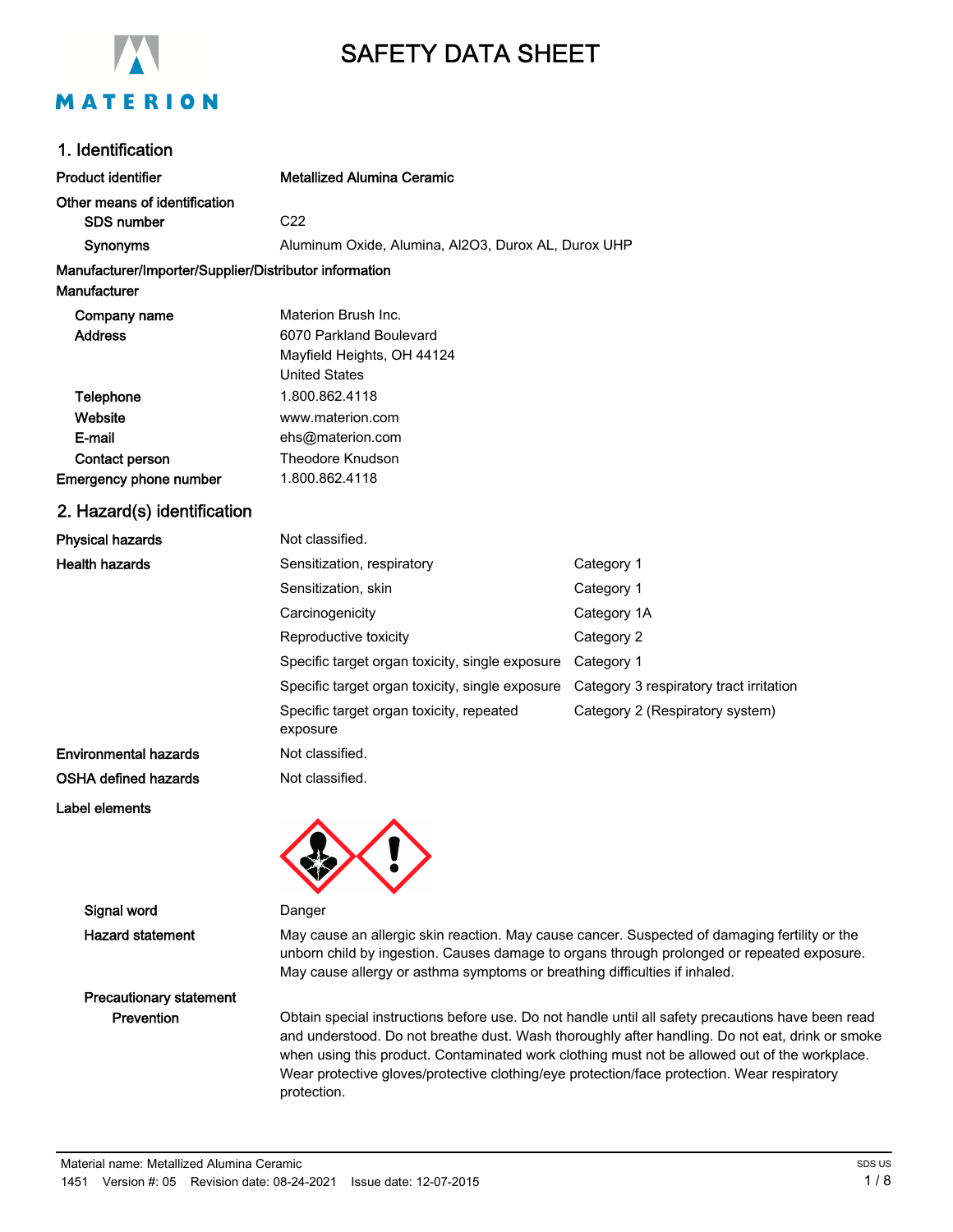| Response                                     | If on skin: Wash with plenty of water. If exposed or concerned: Get medical advice/attention. If<br>skin irritation or rash occurs: Get medical advice/attention. Wash contaminated clothing before<br>reuse. IF INHALED: Remove victim to fresh air and keep at rest in a position comfortable for<br>breathing. If experiencing respiratory symptoms: Call a poison center/doctor. |
|----------------------------------------------|--------------------------------------------------------------------------------------------------------------------------------------------------------------------------------------------------------------------------------------------------------------------------------------------------------------------------------------------------------------------------------------|
| Storage                                      | Store locked up.                                                                                                                                                                                                                                                                                                                                                                     |
| Disposal                                     | Dispose of contents/container in accordance with local/regional/national/international regulations.                                                                                                                                                                                                                                                                                  |
| Hazard(s) not otherwise<br>classified (HNOC) | None known.                                                                                                                                                                                                                                                                                                                                                                          |
| Supplemental information                     | For further information, please contact the Product Stewardship Department at +1.800.862.4118.                                                                                                                                                                                                                                                                                       |

# 3. Composition/information on ingredients

Mixtures

| Chemical name | Common name and synonyms | <b>CAS number</b> | %        |
|---------------|--------------------------|-------------------|----------|
| Molybdenum    |                          | 7439-98-7         | $0 - 10$ |
| <b>Nickel</b> |                          | 7440-02-0         | $0 - 10$ |
| Silica        |                          | 14808-60-7        | $0 - 4$  |
| Manganese     |                          | 7439-96-5         | $0 - 2$  |
| Titanium      |                          | 7440-32-6         | $0 - 2$  |
| Tungsten      |                          | 7440-33-7         | $0 - 2$  |
| Gold          |                          | 7440-57-5         | $0 - 1$  |

# 4. First-aid measures

| Inhalation                                                                   | Move to fresh air. Call a physician if symptoms develop or persist.                                                                                                                                                                                                                                                                                         |
|------------------------------------------------------------------------------|-------------------------------------------------------------------------------------------------------------------------------------------------------------------------------------------------------------------------------------------------------------------------------------------------------------------------------------------------------------|
| <b>Skin contact</b>                                                          | Remove contaminated clothing immediately and wash skin with soap and water. In case of<br>eczema or other skin disorders: Seek medical attention and take along these instructions.                                                                                                                                                                         |
| Eye contact                                                                  | Do not rub eyes. Rinse with water. Get medical attention if irritation develops and persists.                                                                                                                                                                                                                                                               |
| Ingestion                                                                    | Rinse mouth. Get medical attention if symptoms occur.                                                                                                                                                                                                                                                                                                       |
| Most important<br>symptoms/effects, acute and<br>delayed                     | Dusts may irritate the respiratory tract, skin and eyes. May cause an allergic skin reaction.<br>Dermatitis. Rash. Prolonged exposure may cause chronic effects.                                                                                                                                                                                            |
| Indication of immediate medical<br>attention and special treatment<br>needed | Provide general supportive measures and treat symptomatically. Keep victim under observation.<br>Symptoms may be delayed.                                                                                                                                                                                                                                   |
| <b>General information</b>                                                   | If exposed or concerned: get medical attention/advice. If you feel unwell, seek medical advice<br>(show the label where possible). Ensure that medical personnel are aware of the material(s)<br>involved, and take precautions to protect themselves. Show this safety data sheet to the doctor in<br>attendance. Wash contaminated clothing before reuse. |
| 5. Fire-fighting measures                                                    |                                                                                                                                                                                                                                                                                                                                                             |
| Suitable extinguishing media                                                 | Water fog. Foam. Dry chemical powder. Carbon dioxide (CO2).                                                                                                                                                                                                                                                                                                 |
| Unsuitable extinguishing media                                               | Do not use water jet as an extinguisher, as this will spread the fire.                                                                                                                                                                                                                                                                                      |
| Specific hazards arising from<br>the chemical                                | During fire, gases hazardous to health may be formed.                                                                                                                                                                                                                                                                                                       |
| Special protective equipment<br>and precautions for firefighters             | Self-contained breathing apparatus and full protective clothing must be worn in case of fire.                                                                                                                                                                                                                                                               |
| Fire fighting<br>equipment/instructions                                      | Move containers from fire area if you can do so without risk.                                                                                                                                                                                                                                                                                               |
| Specific methods                                                             | Use standard firefighting procedures and consider the hazards of other involved materials.                                                                                                                                                                                                                                                                  |
| General fire hazards                                                         | No unusual fire or explosion hazards noted.                                                                                                                                                                                                                                                                                                                 |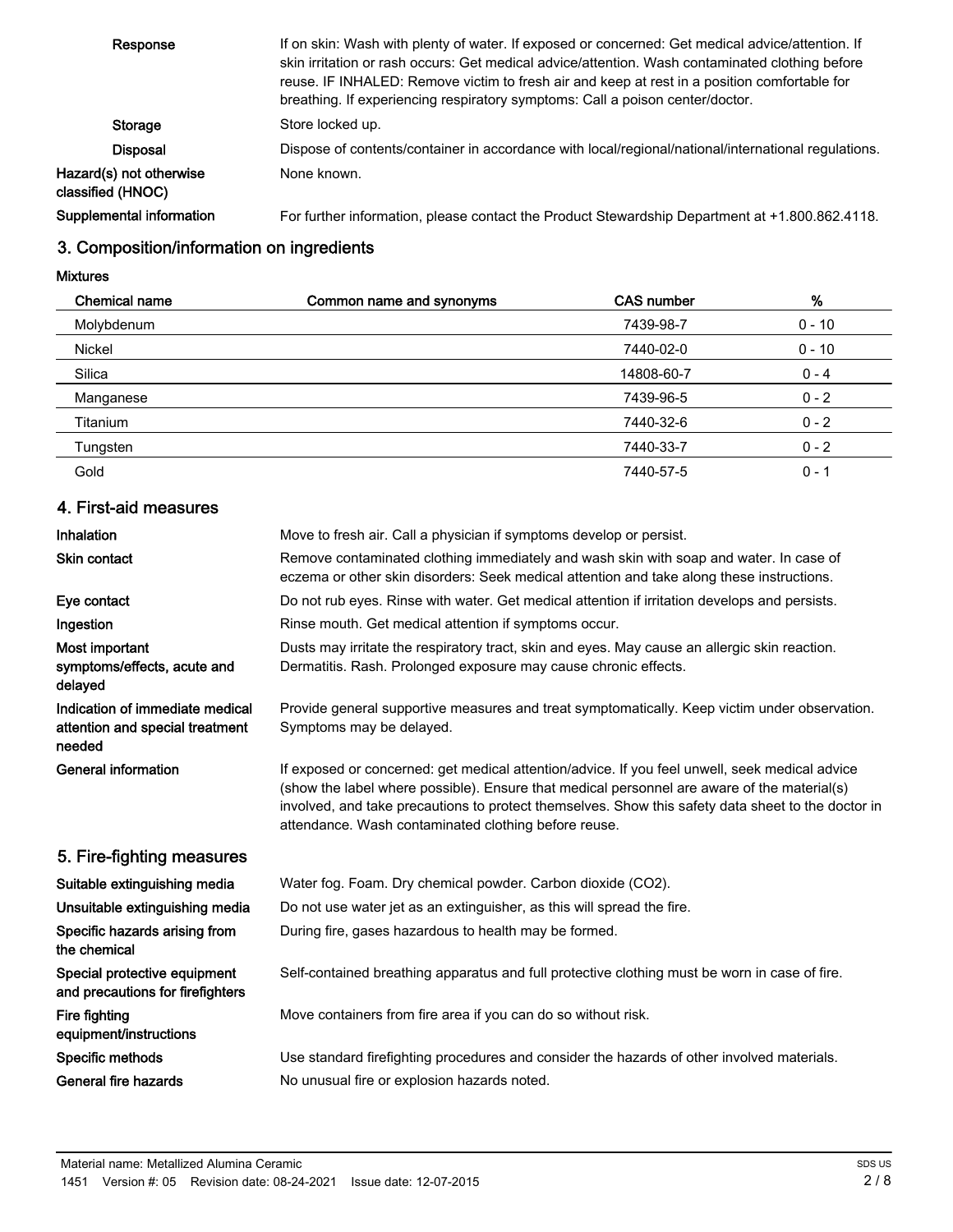### 6. Accidental release measures

| Personal precautions, protective<br>equipment and emergency<br>procedures | Keep unnecessary personnel away. Keep people away from and upwind of spill/leak. Wear<br>appropriate protective equipment and clothing during clean-up. Do not breathe dust. Do not touch<br>damaged containers or spilled material unless wearing appropriate protective clothing. Ensure<br>adequate ventilation. Local authorities should be advised if significant spillages cannot be<br>contained.                                                                                                                                                                                                                                    |
|---------------------------------------------------------------------------|---------------------------------------------------------------------------------------------------------------------------------------------------------------------------------------------------------------------------------------------------------------------------------------------------------------------------------------------------------------------------------------------------------------------------------------------------------------------------------------------------------------------------------------------------------------------------------------------------------------------------------------------|
| Methods and materials for<br>containment and cleaning up                  | Avoid dispersal of dust in the air (i.e., clearing dust surfaces with compressed air). Stop the flow of<br>material, if this is without risk. Collect dust using a vacuum cleaner equipped with HEPA filter.                                                                                                                                                                                                                                                                                                                                                                                                                                |
|                                                                           | Large Spills: Wet down with water and dike for later disposal. Shovel the material into waste<br>container. Minimize dust generation and accumulation. Prevent entry into waterways, sewer,<br>basements or confined areas. Following product recovery, flush area with water.                                                                                                                                                                                                                                                                                                                                                              |
|                                                                           | Small Spills: Sweep up or vacuum up spillage and collect in suitable container for disposal.                                                                                                                                                                                                                                                                                                                                                                                                                                                                                                                                                |
|                                                                           | Never return spills to original containers for re-use.                                                                                                                                                                                                                                                                                                                                                                                                                                                                                                                                                                                      |
| <b>Environmental precautions</b>                                          | Avoid discharge into drains, water courses or onto the ground.                                                                                                                                                                                                                                                                                                                                                                                                                                                                                                                                                                              |
| 7. Handling and storage                                                   |                                                                                                                                                                                                                                                                                                                                                                                                                                                                                                                                                                                                                                             |
| Precautions for safe handling                                             | Obtain special instructions before use. Do not handle until all safety precautions have been read<br>and understood. Minimize dust generation and accumulation. Provide appropriate exhaust<br>ventilation at places where dust is formed. Do not breathe dust. Avoid contact with eyes, skin, and<br>clothing. Avoid prolonged exposure. When using, do not eat, drink or smoke. Pregnant or<br>breastfeeding women must not handle this product. Should be handled in closed systems, if<br>possible. Wear appropriate personal protective equipment. Wash hands thoroughly after handling.<br>Observe good industrial hygiene practices. |
| Conditions for safe storage,<br>including any incompatibilities           | Store locked up. Store in original tightly closed container. Store in a well-ventilated place.                                                                                                                                                                                                                                                                                                                                                                                                                                                                                                                                              |

## 8. Exposure controls/personal protection

#### Occupational exposure limits

The following constituents are the only constituents of the product which have a PEL, TLV or other recommended exposure limit. At this time, the other constituents have no known exposure limits.

#### US. OSHA Table Z-1 Limits for Air Contaminants (29 CFR 1910.1000)

| Components                            | <b>Type</b> | Value           | Form                 |
|---------------------------------------|-------------|-----------------|----------------------|
| Manganese (CAS<br>7439-96-5)          | Ceiling     | $5$ mg/m $3$    | Fume.                |
| Molybdenum (CAS<br>7439-98-7)         | <b>PEL</b>  | $15$ mg/m $3$   | Total dust.          |
| Nickel (CAS 7440-02-0)                | <b>PEL</b>  | 1 mg/m $3$      |                      |
| Silica (CAS 14808-60-7)               | <b>PEL</b>  | $0.05$ mg/m $3$ | Respirable dust.     |
| US. OSHA Table Z-3 (29 CFR 1910.1000) |             |                 |                      |
| Components                            | Type        | Value           | Form                 |
| Silica (CAS 14808-60-7)               | <b>TWA</b>  | $0.1$ mg/m $3$  | Respirable.          |
|                                       |             | 2.4 mppcf       | Respirable.          |
| US. ACGIH Threshold Limit Values      |             |                 |                      |
| Components                            | Type        | Value           | Form                 |
| Manganese (CAS<br>7439-96-5)          | <b>TWA</b>  | $0.1$ mg/m $3$  | Inhalable fraction.  |
|                                       |             | $0.02$ mg/m $3$ | Respirable fraction. |
| Molybdenum (CAS<br>7439-98-7)         | <b>TWA</b>  | $3$ mg/m $3$    | Respirable fraction. |
|                                       |             | 10 mg/m3        | Inhalable fraction.  |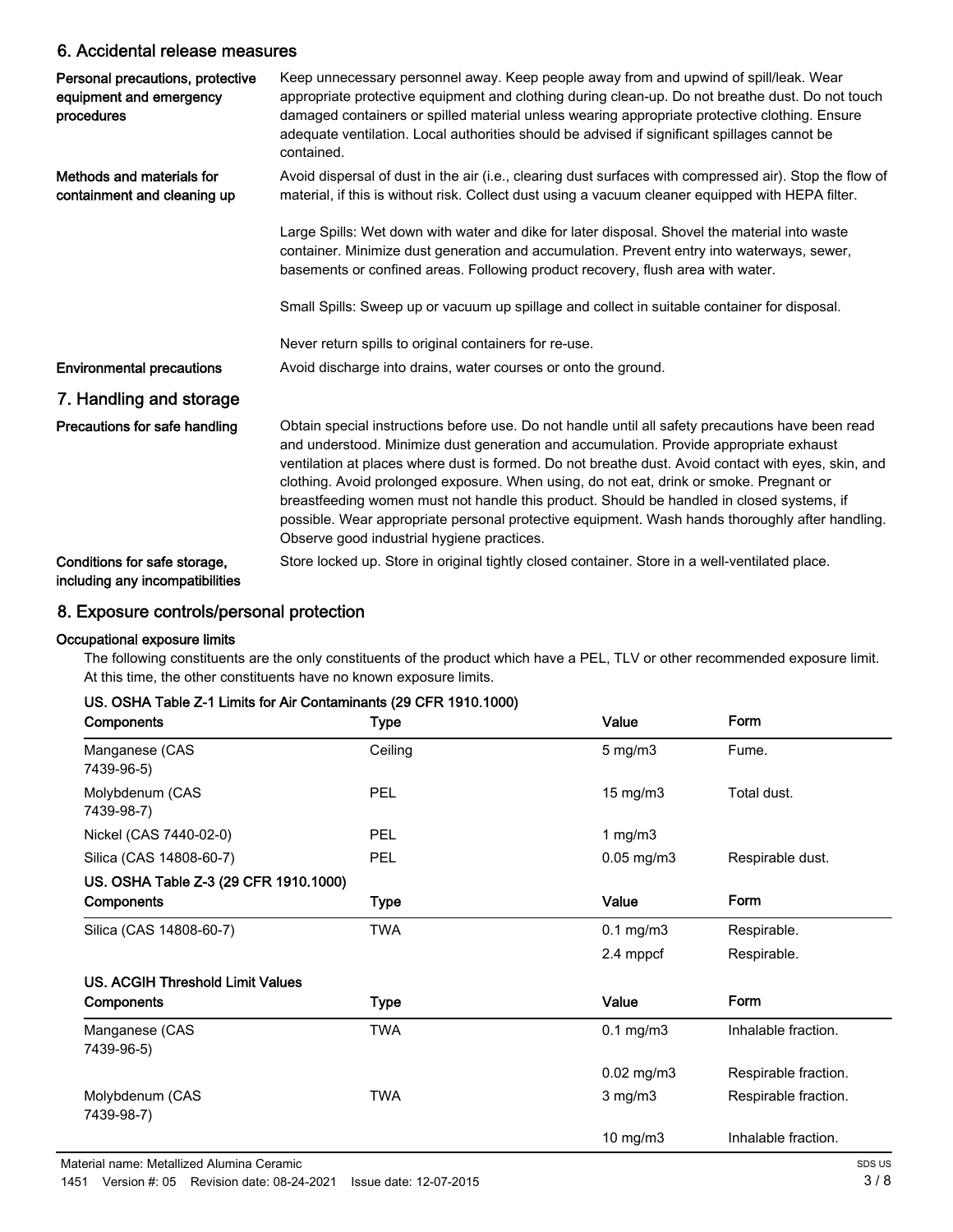## US. ACGIH Threshold Limit Values

| <b>Type</b>                                 | Value                                | Form                 |
|---------------------------------------------|--------------------------------------|----------------------|
| <b>TWA</b>                                  | $1.5 \text{ mg/m}$                   | Inhalable fraction.  |
| <b>TWA</b>                                  | $0.025$ mg/m $3$                     | Respirable fraction. |
| <b>TWA</b>                                  | $3$ mg/m $3$<br>Respirable fraction. |                      |
| US. NIOSH: Pocket Guide to Chemical Hazards |                                      |                      |
| Type                                        | Value                                | Form                 |
| <b>STEL</b>                                 | $3$ mg/m $3$                         | Fume.                |
| <b>TWA</b>                                  | 1 mg/m $3$                           | Fume.                |
| <b>TWA</b>                                  | $0.015$ mg/m $3$                     |                      |
| <b>TWA</b>                                  | $0.05$ mg/m $3$                      | Respirable dust.     |
| <b>STEL</b>                                 | $10$ mg/m $3$                        |                      |
| <b>TWA</b>                                  | $5 \text{ mg/m}$                     |                      |
|                                             |                                      |                      |

#### US. California Code of Regulations, Title 8, Section 5155. Airborne Contaminants

| Components                    | <b>Type</b> | Value                   | Form                 |
|-------------------------------|-------------|-------------------------|----------------------|
| Manganese (CAS<br>7439-96-5)  | PEL         | $0.2$ mg/m $3$          |                      |
|                               |             | $0.2$ mg/m $3$          | Fume.                |
|                               | <b>STEL</b> | $3$ mg/m $3$            | Fume.                |
| Molybdenum (CAS<br>7439-98-7) | <b>PEL</b>  | $3 \text{ mg/m}$        | Respirable fraction. |
|                               |             | $10 \text{ mg/m}$       | Total dust.          |
| Nickel (CAS 7440-02-0)        | PEL         | $0.5 \text{ mg/m}$ 3    |                      |
| Silica (CAS 14808-60-7)       | PEL         | $0.05 \,\mathrm{mg/m3}$ | Respirable dust.     |
| Tungsten (CAS 7440-33-7)      | PEL         | $5 \text{ mg/m}$ 3      |                      |

Appropriate engineering controls

Biological limit values No biological exposure limits noted for the ingredient(s).

Good general ventilation (typically 10 air changes per hour) should be used. Ventilation rates should be matched to conditions. If applicable, use process enclosures, local exhaust ventilation, or other engineering controls to maintain airborne levels below recommended exposure limits. If exposure limits have not been established, maintain airborne levels to an acceptable level. If engineering measures are not sufficient to maintain concentrations of dust particulates below the Occupational Exposure Limit (OEL), suitable respiratory protection must be worn. If material is ground, cut, or used in any operation which may generate dusts, use appropriate local exhaust ventilation to keep exposures below the recommended exposure limits.

#### Individual protection measures, such as personal protective equipment

| Eye/face protection           | Wear approved safety glasses, goggles, face shield and/or welder's helmet when risk of eye injury<br>is present, particularly during operations that generate dust, mist or fume.                                                                                                                                                                                                                                                                                                                                                                                                                                                                                                                                                                                                        |
|-------------------------------|------------------------------------------------------------------------------------------------------------------------------------------------------------------------------------------------------------------------------------------------------------------------------------------------------------------------------------------------------------------------------------------------------------------------------------------------------------------------------------------------------------------------------------------------------------------------------------------------------------------------------------------------------------------------------------------------------------------------------------------------------------------------------------------|
| <b>Skin protection</b>        |                                                                                                                                                                                                                                                                                                                                                                                                                                                                                                                                                                                                                                                                                                                                                                                          |
| Hand protection               | Wear gloves to prevent contact with particulate or solutions. Wear gloves to prevent metal cuts<br>and skin abrasions during handling.                                                                                                                                                                                                                                                                                                                                                                                                                                                                                                                                                                                                                                                   |
| Other                         | Protective overgarments or work clothing must be worn by persons who may become<br>contaminated with particulate during activities.                                                                                                                                                                                                                                                                                                                                                                                                                                                                                                                                                                                                                                                      |
| <b>Respiratory protection</b> | When airborne exposures exceed or have the potential to exceed the occupational exposure<br>limits, approved respirators must be used as specified by an Industrial Hygienist or other qualified<br>professional. Respirator users must be medically evaluated to determine if they are physically<br>capable of wearing a respirator. Quantitative and/or qualitative fit testing and respirator training<br>must be satisfactorily completed by all personnel prior to respirator use. Users of tight fitting<br>respirators must be clean shaven on those areas of the face where the respirator seal contacts the<br>face. Use pressure-demand airline respirators when performing jobs with high potential exposures<br>such as changing filters in a baghouse air cleaning device. |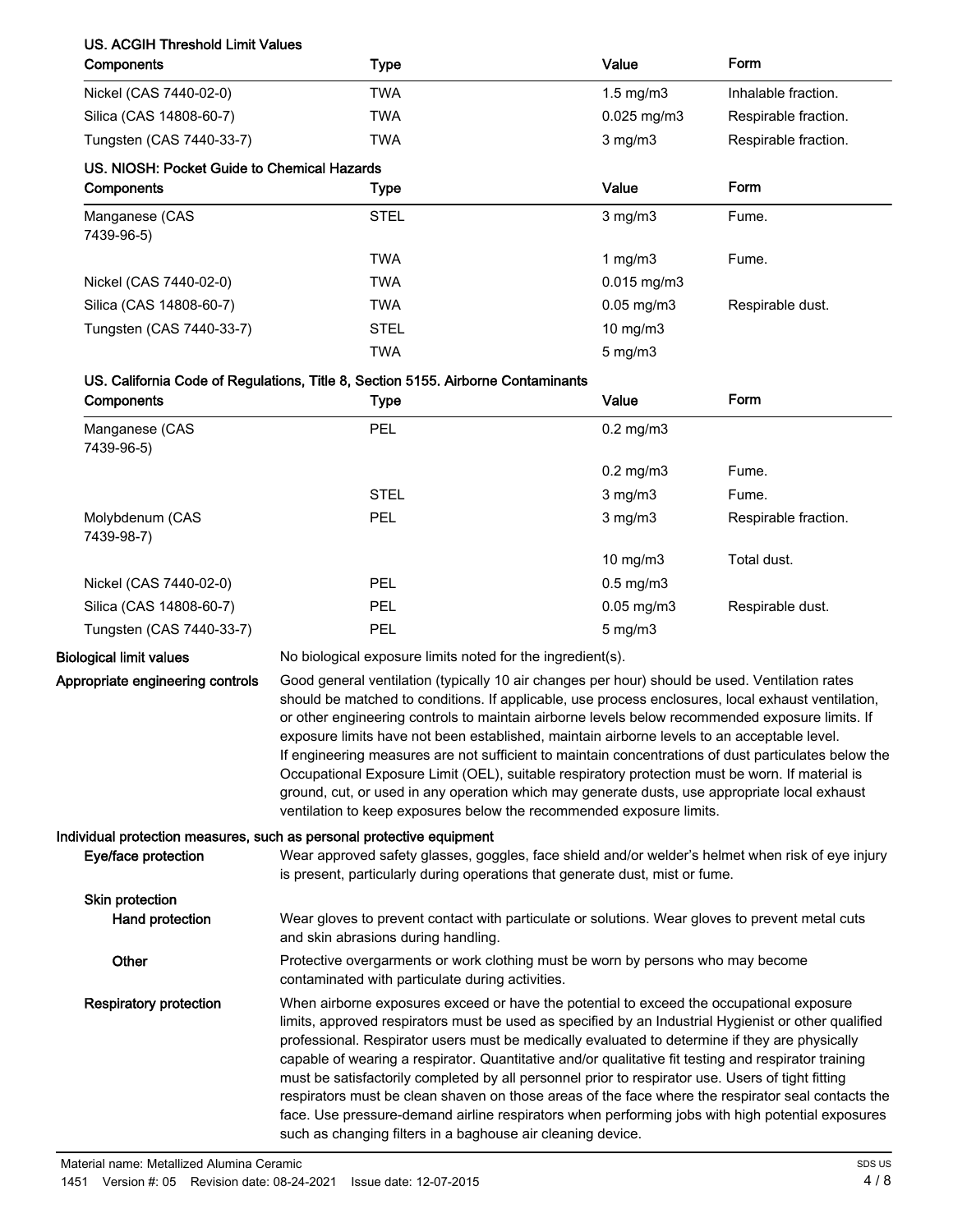#### Thermal hazards Not applicable.

## General hygiene considerations

Always observe good personal hygiene measures, such as washing after handling the material and before eating, drinking, and/or smoking.

# 9. Physical and chemical properties

| Appearance            |  |
|-----------------------|--|
| <b>Physical state</b> |  |
| Form                  |  |

| <b>Physical state</b>                             | Solid.                                                                                        |
|---------------------------------------------------|-----------------------------------------------------------------------------------------------|
| Form                                              | Solid. Various shapes.                                                                        |
| Color                                             | White. Off-white. Grey. Gold.                                                                 |
| Odor                                              | None.                                                                                         |
| <b>Odor threshold</b>                             | Not applicable.                                                                               |
| pH                                                | Not applicable.                                                                               |
| Melting point/freezing point                      | 3722 °F (2050 °C) estimated / Not applicable.                                                 |
| Initial boiling point and boiling<br>range        | Not applicable.                                                                               |
| Flash point                                       | Not applicable.                                                                               |
| <b>Evaporation rate</b>                           | Not applicable.                                                                               |
| Flammability (solid, gas)                         | None known.                                                                                   |
| Upper/lower flammability or explosive limits      |                                                                                               |
| Explosive limit - lower (%)                       | Not applicable.                                                                               |
| Explosive limit - lower (%)<br>temperature        | Not applicable.                                                                               |
| Explosive limit - upper (%)                       | Not applicable.                                                                               |
| Explosive limit - upper (%)<br>temperature        | Not applicable.                                                                               |
| Vapor pressure                                    | Not applicable.                                                                               |
| Vapor density                                     | Not applicable.                                                                               |
| <b>Relative density</b>                           | Not applicable.                                                                               |
| Solubility(ies)                                   |                                                                                               |
| Solubility (water)                                | Insoluble.                                                                                    |
| <b>Partition coefficient</b><br>(n-octanol/water) | Not applicable.                                                                               |
| Auto-ignition temperature                         | Not applicable.                                                                               |
| Decomposition temperature                         | Not applicable.                                                                               |
| <b>Viscosity</b>                                  | Not applicable.                                                                               |
| Other information                                 |                                                                                               |
| <b>Density</b>                                    | 3.95 g/cm <sup>3</sup> estimated                                                              |
| <b>Explosive properties</b>                       | Not explosive.                                                                                |
| <b>Oxidizing properties</b>                       | Not oxidizing.                                                                                |
| 10. Stability and reactivity                      |                                                                                               |
| Reactivity                                        | The product is stable and non-reactive under normal conditions of use, storage and transport. |
| <b>Chemical stability</b>                         | Material is stable under normal conditions.                                                   |
| Possibility of hazardous<br>reactions             | No dangerous reaction known under conditions of normal use.                                   |
| <b>Conditions to avoid</b>                        | Contact with incompatible materials.                                                          |
| Incompatible materials                            | Chlorine.                                                                                     |

Hazardous decomposition No hazardous decomposition products are known.

products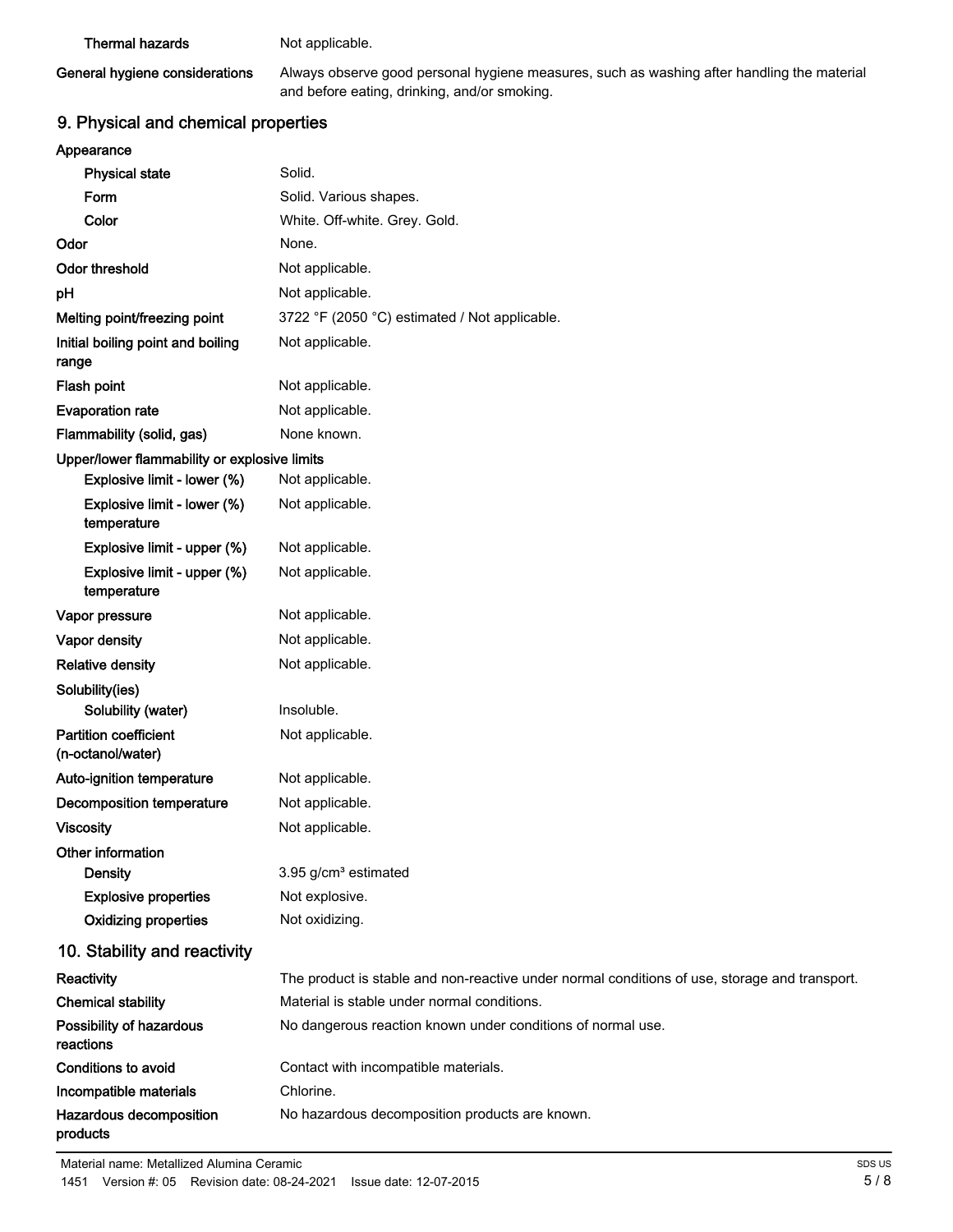# 11. Toxicological information

## Information on likely routes of exposure

| Inhalation                                                                                | May cause damage to organs through prolonged or repeated exposure by inhalation. Dust may<br>irritate respiratory system.                             |                                      |                                                                            |                                                                                                                                                                                                       |
|-------------------------------------------------------------------------------------------|-------------------------------------------------------------------------------------------------------------------------------------------------------|--------------------------------------|----------------------------------------------------------------------------|-------------------------------------------------------------------------------------------------------------------------------------------------------------------------------------------------------|
| Skin contact                                                                              | Dust or powder may irritate the skin. May cause an allergic skin reaction.                                                                            |                                      |                                                                            |                                                                                                                                                                                                       |
| Eye contact                                                                               | Dust may irritate the eyes.                                                                                                                           |                                      |                                                                            |                                                                                                                                                                                                       |
| Ingestion                                                                                 | Expected to be a low ingestion hazard.                                                                                                                |                                      |                                                                            |                                                                                                                                                                                                       |
| Symptoms related to the<br>physical, chemical and<br>toxicological characteristics        | Dusts may irritate the respiratory tract, skin and eyes. May cause an allergic skin reaction.<br>Dermatitis, Rash.                                    |                                      |                                                                            |                                                                                                                                                                                                       |
| Information on toxicological effects                                                      |                                                                                                                                                       |                                      |                                                                            |                                                                                                                                                                                                       |
| Acute toxicity                                                                            |                                                                                                                                                       | May cause an allergic skin reaction. |                                                                            |                                                                                                                                                                                                       |
| Skin corrosion/irritation                                                                 |                                                                                                                                                       |                                      | Prolonged skin contact may cause temporary irritation.                     |                                                                                                                                                                                                       |
| Serious eye damage/eye<br>irritation                                                      |                                                                                                                                                       |                                      | Direct contact with eyes may cause temporary irritation.                   |                                                                                                                                                                                                       |
| Respiratory or skin sensitization<br>Respiratory sensitization                            |                                                                                                                                                       |                                      | May cause allergy or asthma symptoms or breathing difficulties if inhaled. |                                                                                                                                                                                                       |
| <b>Skin sensitization</b>                                                                 |                                                                                                                                                       | May cause an allergic skin reaction. |                                                                            |                                                                                                                                                                                                       |
| Germ cell mutagenicity                                                                    | No data available to indicate product or any components present at greater than 0.1% are<br>mutagenic or genotoxic.                                   |                                      |                                                                            |                                                                                                                                                                                                       |
| Carcinogenicity                                                                           |                                                                                                                                                       |                                      |                                                                            |                                                                                                                                                                                                       |
| IARC Monographs. Overall Evaluation of Carcinogenicity                                    |                                                                                                                                                       |                                      |                                                                            |                                                                                                                                                                                                       |
| Nickel (CAS 7440-02-0)<br>Silica (CAS 14808-60-7)                                         |                                                                                                                                                       |                                      | 2B Possibly carcinogenic to humans.<br>1 Carcinogenic to humans.           |                                                                                                                                                                                                       |
| OSHA Specifically Regulated Substances (29 CFR 1910.1001-1053)<br>Silica (CAS 14808-60-7) |                                                                                                                                                       |                                      | Cancer                                                                     |                                                                                                                                                                                                       |
| US. National Toxicology Program (NTP) Report on Carcinogens                               |                                                                                                                                                       |                                      |                                                                            |                                                                                                                                                                                                       |
| Nickel (CAS 7440-02-0)                                                                    |                                                                                                                                                       |                                      | Known To Be Human Carcinogen.                                              | Reasonably Anticipated to be a Human Carcinogen.                                                                                                                                                      |
| Silica (CAS 14808-60-7)                                                                   |                                                                                                                                                       |                                      | Known To Be Human Carcinogen.                                              |                                                                                                                                                                                                       |
| <b>Reproductive toxicity</b>                                                              | May damage fertility or the unborn child.                                                                                                             |                                      |                                                                            |                                                                                                                                                                                                       |
| Specific target organ toxicity -<br>single exposure                                       | Not classified.                                                                                                                                       |                                      |                                                                            |                                                                                                                                                                                                       |
| Specific target organ toxicity -<br>repeated exposure                                     |                                                                                                                                                       |                                      | Causes damage to organs through prolonged or repeated exposure.            |                                                                                                                                                                                                       |
| <b>Aspiration hazard</b>                                                                  |                                                                                                                                                       | Not an aspiration hazard.            |                                                                            |                                                                                                                                                                                                       |
| <b>Chronic effects</b>                                                                    | Causes damage to organs through prolonged or repeated exposure. Prolonged inhalation may be<br>harmful. Prolonged exposure may cause chronic effects. |                                      |                                                                            |                                                                                                                                                                                                       |
| 12. Ecological information                                                                |                                                                                                                                                       |                                      |                                                                            |                                                                                                                                                                                                       |
| Ecotoxicity                                                                               |                                                                                                                                                       |                                      |                                                                            | The product is not classified as environmentally hazardous. However, this does not exclude the<br>possibility that large or frequent spills can have a harmful or damaging effect on the environment. |
| Product                                                                                   |                                                                                                                                                       | <b>Species</b>                       |                                                                            | <b>Test Results</b>                                                                                                                                                                                   |
| Metallized Alumina Ceramic                                                                |                                                                                                                                                       |                                      |                                                                            |                                                                                                                                                                                                       |
| Aquatic                                                                                   |                                                                                                                                                       |                                      |                                                                            |                                                                                                                                                                                                       |
| Crustacea                                                                                 | <b>EC50</b>                                                                                                                                           | Daphnia                              |                                                                            | 2000 mg/l, 48 hours estimated                                                                                                                                                                         |

Fish Eish EC50 Fish B97.9192 mg/l, 96 hours estimated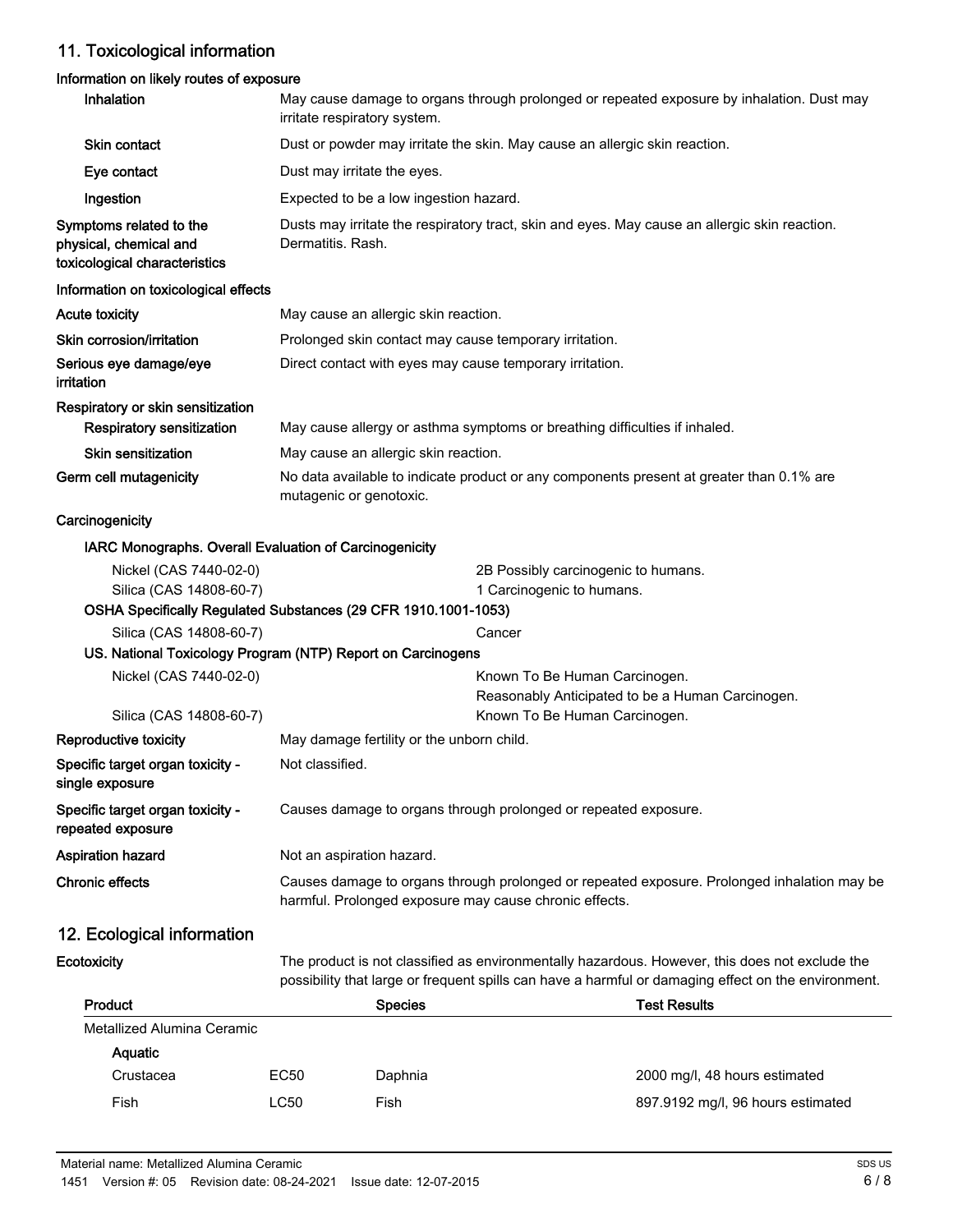| Components                               |                                                                                                                                                                                                                  | <b>Species</b>                                                                                                                                                                                                         | <b>Test Results</b> |  |  |  |
|------------------------------------------|------------------------------------------------------------------------------------------------------------------------------------------------------------------------------------------------------------------|------------------------------------------------------------------------------------------------------------------------------------------------------------------------------------------------------------------------|---------------------|--|--|--|
| Nickel (CAS 7440-02-0)                   |                                                                                                                                                                                                                  |                                                                                                                                                                                                                        |                     |  |  |  |
| Aquatic                                  |                                                                                                                                                                                                                  |                                                                                                                                                                                                                        |                     |  |  |  |
| Acute                                    |                                                                                                                                                                                                                  |                                                                                                                                                                                                                        |                     |  |  |  |
| Fish                                     | <b>LC50</b>                                                                                                                                                                                                      | Rainbow trout, donaldson trout<br>(Oncorhynchus mykiss)                                                                                                                                                                | $0.06$ mg/l, 4 days |  |  |  |
|                                          |                                                                                                                                                                                                                  | * Estimates for product may be based on additional component data not shown.                                                                                                                                           |                     |  |  |  |
| Persistence and degradability            | No data is available on the degradability of this product.                                                                                                                                                       |                                                                                                                                                                                                                        |                     |  |  |  |
| <b>Bioaccumulative potential</b>         |                                                                                                                                                                                                                  | No data available.                                                                                                                                                                                                     |                     |  |  |  |
| Mobility in soil                         |                                                                                                                                                                                                                  | No data available.                                                                                                                                                                                                     |                     |  |  |  |
| Other adverse effects                    |                                                                                                                                                                                                                  | No other adverse environmental effects (e.g. ozone depletion, photochemical ozone creation<br>potential, endocrine disruption, global warming potential) are expected from this component.                             |                     |  |  |  |
| 13. Disposal considerations              |                                                                                                                                                                                                                  |                                                                                                                                                                                                                        |                     |  |  |  |
| <b>Disposal instructions</b>             |                                                                                                                                                                                                                  | Collect and reclaim or dispose in sealed containers at licensed waste disposal site. Dispose of<br>contents/container in accordance with local/regional/national/international regulations.                            |                     |  |  |  |
| Local disposal regulations               |                                                                                                                                                                                                                  | Dispose in accordance with all applicable regulations.                                                                                                                                                                 |                     |  |  |  |
| Hazardous waste code                     |                                                                                                                                                                                                                  | The waste code should be assigned in discussion between the user, the producer and the waste<br>disposal company.                                                                                                      |                     |  |  |  |
| Waste from residues / unused<br>products |                                                                                                                                                                                                                  | Dispose of in accordance with local regulations. Empty containers or liners may retain some<br>product residues. This material and its container must be disposed of in a safe manner (see:<br>Disposal instructions). |                     |  |  |  |
| Contaminated packaging                   | Since emptied containers may retain product residue, follow label warnings even after container is<br>emptied. Empty containers should be taken to an approved waste handling site for recycling or<br>disposal. |                                                                                                                                                                                                                        |                     |  |  |  |
| 14. Transport information                |                                                                                                                                                                                                                  |                                                                                                                                                                                                                        |                     |  |  |  |
| <b>DOT</b>                               |                                                                                                                                                                                                                  |                                                                                                                                                                                                                        |                     |  |  |  |
| Not regulated as dangerous goods.        |                                                                                                                                                                                                                  |                                                                                                                                                                                                                        |                     |  |  |  |
| <b>IATA</b>                              |                                                                                                                                                                                                                  |                                                                                                                                                                                                                        |                     |  |  |  |
| Not regulated as dangerous goods.        |                                                                                                                                                                                                                  |                                                                                                                                                                                                                        |                     |  |  |  |
| <b>IMDG</b>                              |                                                                                                                                                                                                                  |                                                                                                                                                                                                                        |                     |  |  |  |
| Not regulated as dangerous goods.        |                                                                                                                                                                                                                  |                                                                                                                                                                                                                        |                     |  |  |  |
| 15. Regulatory information               |                                                                                                                                                                                                                  |                                                                                                                                                                                                                        |                     |  |  |  |
| US federal regulations                   |                                                                                                                                                                                                                  | This product is a "Hazardous Chemical" as defined by the OSHA Hazard Communication                                                                                                                                     |                     |  |  |  |

# Toxic Substances Control Act (TSCA)

Standard, 29 CFR 1910.1200.

TSCA Section 12(b) Export Notification (40 CFR 707, Subpt. D)

Not regulated.

## CERCLA Hazardous Substance List (40 CFR 302.4)

Nickel (CAS 7440-02-0) Listed.

# SARA 304 Emergency release notification

Not regulated.

# OSHA Specifically Regulated Substances (29 CFR 1910.1001-1053)

Silica (CAS 14808-60-7) Cancer

lung effects immune system effects kidney effects